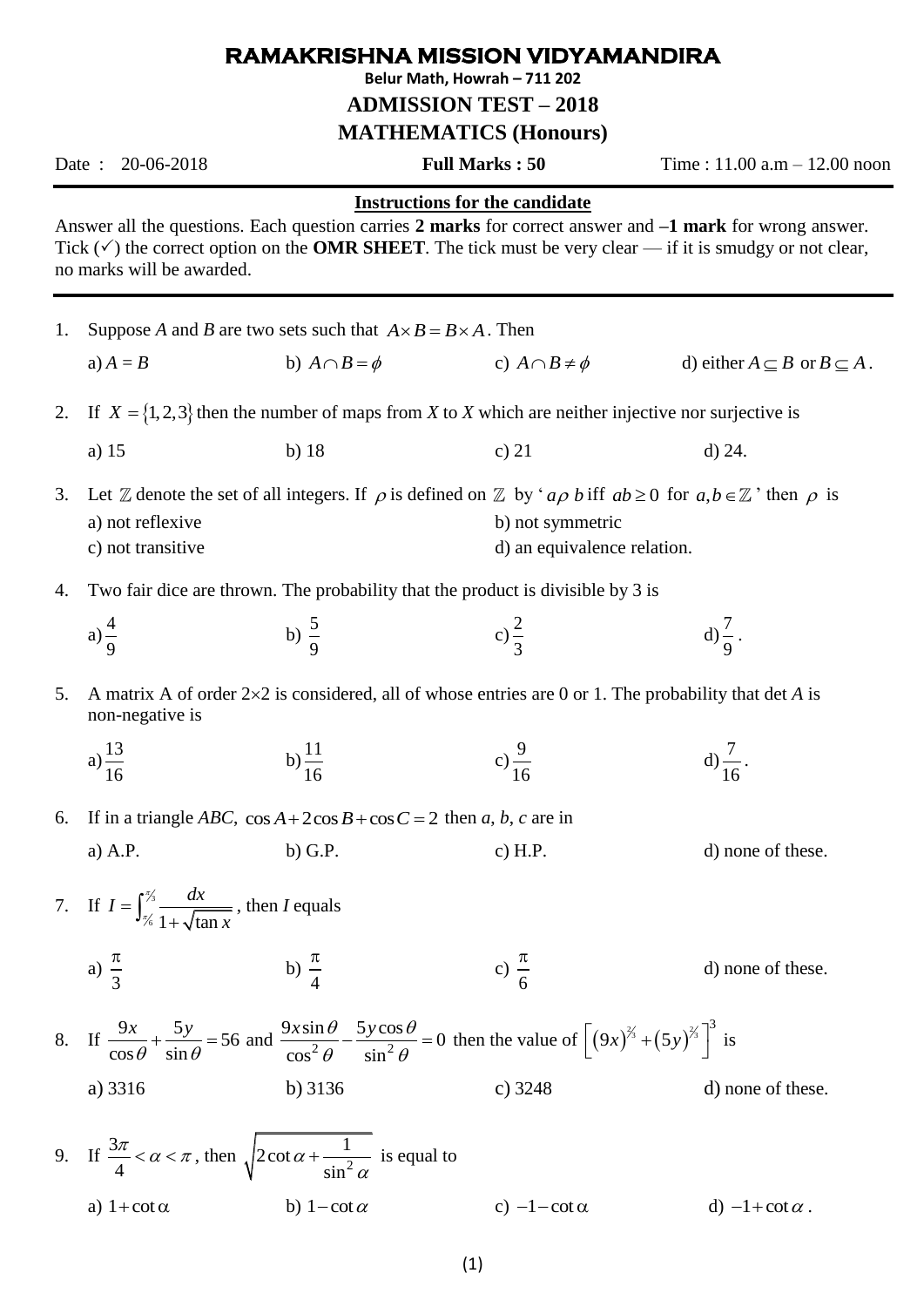10. Let 
$$
f(x) = \frac{|x|}{x}
$$
 if  $x \neq 0$  and  $f(0) = 0$  and  $a, b \in \mathbb{R}$  be such that  $a < b$ , then the value of  $\int_{a}^{b} f(x) dx$  is  
\na)  $b-a$  b)  $a+b$  c)  $|b|-|a|$  d)  $\frac{1}{2}(b^2 - a^2)$ .

11. If *A* is the area bounded by the straight lines  $x = 0$  and  $x = 2$ , and the curves  $y = 2^x$  and  $y = 2x - x^2$  then the value of 672 $\left(\frac{3}{1}\right)$  $\left(\frac{3}{\log 2} - A\right)$  i  $\begin{pmatrix} \log 2 \end{pmatrix}$  $A \mid$  is a) 869 4 3 c) 836 d) none of these.

12. The value of  $\lim_{t\to\infty} x(t)$  when  $x(t)$  satisfies the differential equation  $\frac{dx}{dt} + x = 0$ *dt*  $+x=0$  with initial condition  $x(0) = 2$  is a) 0 b) 2 c) 1 d) none of these.

13. The differential equation  $ydx - 2xdy = 0$  represents a family of a) straight lines b) parabolas c) circles d) catenaries.

14. If  $(1-x+x^2)^n = a_0 + a_1x + a_2x^2 + \dots + a_{2n}x^2$  $(1-x+x^2)^n = a_0 + a_1x + a_2x^2 + \dots + a_{2n}x^{2n}$  $(-x + x^2)^n = a_0 + a_1x + a_2x^2 + \dots + a_{2n}x^{2n}$  then  $a_0 + a_2 + a_4 + \dots + a_{2n}$  equals a)  $\frac{3^n - 1}{2}$ 2 *n* b)  $\frac{3^n + 1}{2}$ 2  $n +$ c)  $3^n + \frac{1}{2}$ 2  $n +$ d)  $3^n - \frac{1}{3}$ 2  $n-\frac{1}{2}$ .

15. The fourth, seventh and tenth terms of a G.P. are *p*, *q* and *r* respectively. Then

a) 
$$
p^2 = q^2 + r^2
$$
   
b)  $r^2 = p^2 + q^2$    
c)  $p^2 = qr$    
d)  $q^2 = pr$ .

16. A circle touches *x* axis at (3, 0) and has an intercept of 8 units on *y* axis. Then the equation of the circle is

a)  $(x-3)^2 + (y-5)^2 = 25$ b)  $(x-3)^2 + (y+5)^2 = 9$ c)  $(x-5)^2 + (y-3)^2 = 9$ d)  $(x+5)^2 + (y-3)^2 = 25$ .

17. The length of the chord of the parabola  $y^2 = 20x$  along the straight line  $x - 2y + 4 = 0$  is

- a) 60 units b) 75 units c) 80 units d) 96 units.
- 18. The co-ordinates of foci of an ellipse are (2, 0) and (–2, 0) and the latusrectum is 6 units. Then its equation is

a) 
$$
\frac{x^2}{12} + \frac{y^2}{4} = 1
$$
   
b)  $\frac{x^2}{16} + \frac{y^2}{12} = 1$    
c)  $\frac{x^2}{12} + \frac{y^2}{8} = 1$    
d)  $\frac{x^2}{4} + y^2 = 1$ .

19. If  $\vec{a} = \hat{i} - 2\hat{j}$  and  $\vec{b} = \hat{j} + \hat{k}$ , then the component of  $\vec{a}$  along  $\vec{b}$  is

a)  $-\hat{j}-\hat{k}$ b)  $-\hat{j}+\hat{k}$ c)  $\hat{j} - \hat{k}$  d)  $\hat{i} + \hat{j} + \hat{k}$ .